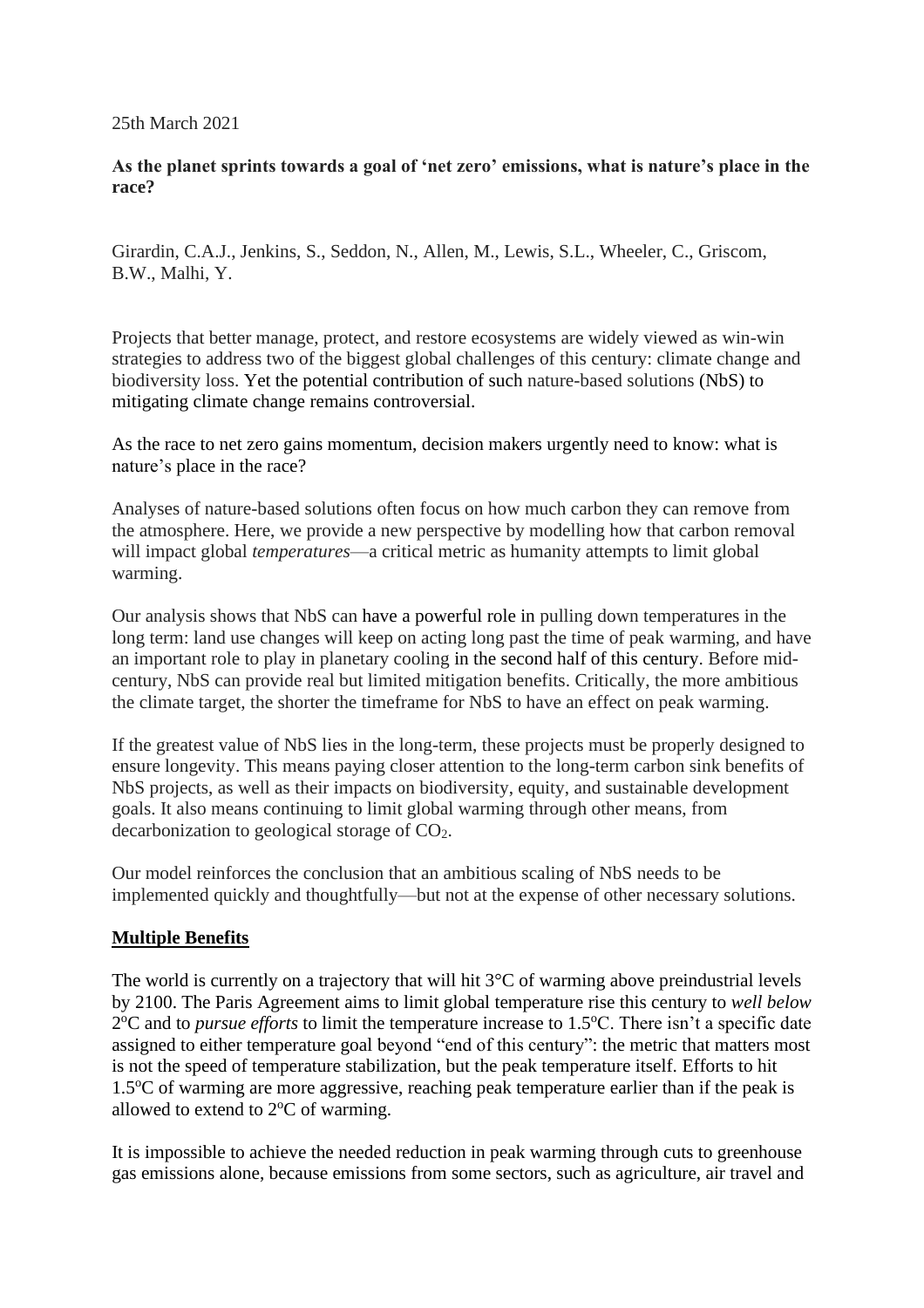some heavy industry, cannot be driven to zero anytime soon. We will therefore also need to actively remove greenhouse gases from the atmosphere on an unprecedented scale (IPCC, 2018).

There are various options for doing this. Bioenergy with Carbon Capture and Storage (BECCS), for example, involves capturing carbon dioxide emissions from burning vegetation for energy, and sequestering it underground. This requires both time to develop on a large scale, and vast areas of land. Other options involve industrial machines that capture carbon dioxide from the air, though these are currently nascent, expensive technologies.

The subset of nature-based solutions used specifically to limit warming, also called Natural Climate Solutions, aim to reduce atmospheric greenhouse gas concentrations by (i) avoiding emissions, by protecting ecosystems to reduce the release of carbon (eg. avoiding deforestation); (ii) restoring ecosystems to sequester carbon (eg. forest restoration); and (iii) improving the management of timberland, croplands and grazing lands to reduce carbon, methane, and nitrous oxide emissions, as well as sequestering carbon (Figure 2).

Decades of work provide strong evidence that NbS (unlike BECCS) can deliver a multitude of local ecological and socioeconomic benefits (Chausson et al. 2020)*.* Restoring a stream, for example, might reduce flood impacts, improve carbon storage, and support fisheries. NbS can help people adapt to climate change whilst achieving the sustainable development goals, protecting biodiversity, and mitigating climate change (Seddon et al., 2021). As serious climate impacts emerge and rapid declines in global biodiversity are recorded, enthusiasm for the role of nature-based solutions is soaring.

#### **Quantifying Nature's Role**

Despite all this, it remains unclear just how much of a role NbS can play in achieving the Paris Agreement goal. There have been robustly-contested claims that tree restoration is the most effective climate change solution at our disposal (Bastin et al., 2019), or, at the other end of the debate, that NbS won't be nearly as fast or effective as often stated (Baldocchi et al., 2019). There is still confusion around how much NbS can contribute to achieving net zero by mid-century, as the results have been estimated over a range of objectives, timeframes, and differing model assumptions (eg. Griscom et al., 2017; Roe et al., 2019, sup info).

Part of the reason for the debate and confusion is that while there are many well-known examples of papers discussing the annual carbon uptake possibilities of NbS, they fail to discuss the cooling impact year on year of these NbS efforts. Since the Paris Agreement is framed in terms of temperature, we argue that this is a critical flaw: we need to know how NbS will affect global temperature.

To model this, we consider an ambitious but realistic scenario of NbS, an update to the estimates by one of our co-authors (Griscom et al., 2017, 2020, Busch et al., 2019). This scenario only considers NbS projects constrained by many factors: they are cost effective  $\left($  <100USD MgCO<sub>2</sub>e<sup>-1</sup>), they ensure adequate global food production, fibre production, biodiversity conservation, and they are aligned with respect of land tenure rights (see sup info). In these estimates, NbS ramps up quickly (by 2025) to avoid emissions and absorb carbon at a rate of 10 Gt  $CO_2$  yr<sup>-1</sup> (or 20 Gt  $CO_2$  yr<sup>-1</sup> in the most ambitious scenario, where we assume a higher price of carbon). For comparison, 10 Gt  $CO<sub>2</sub>$  yr<sup>-1</sup> is more than the emissions from the entire global transportation sector.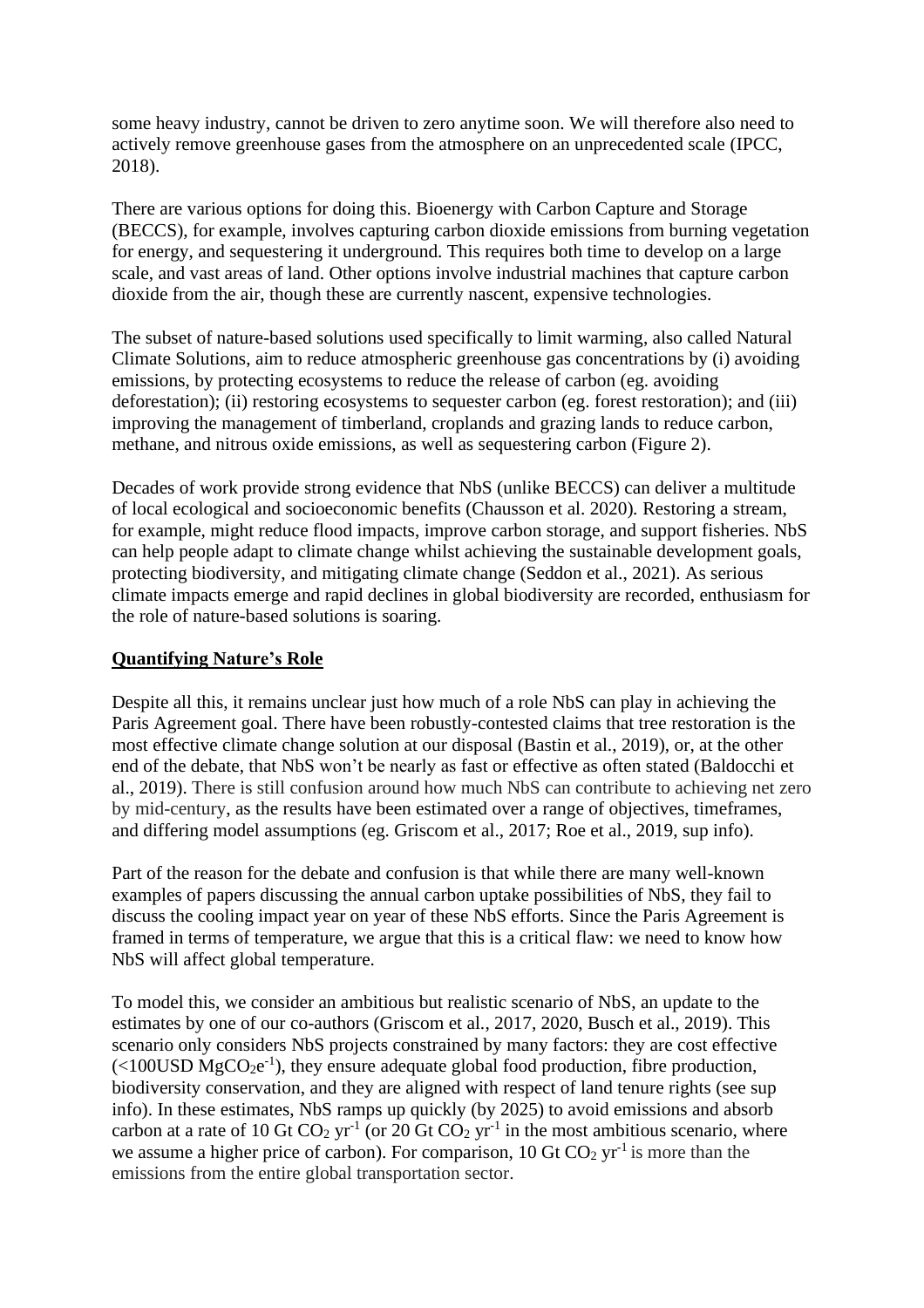Achieving 10 Gt  $CO<sub>2</sub> yr<sup>-1</sup>$  of mitigation from NbS would involve stopping vast amounts of deforestation worldwide (around 1,840 million hectares); restoring 678 million ha of ecosystems (more than twice the size of India); and improving the management of around 4.1 billion ha of land (Griscom et al., 2017). This is ambitious, but it is important to note that the bulk of land required (85%) involves improving management on existing agricultural, grazing, and production forest lands without displacing food, fibre, and fuel yields (Figure 2).

These estimates come with caveats (see sup info). The role of NbS could be larger if one considers, for example, the impacts of NbS on other greenhouse gases besides  $CO<sub>2</sub>$ . This could represent an additional  $\sim$ 1-3 CO<sub>2</sub>e yr<sup>-1</sup> of climate mitigation. Even larger numbers for mitigation can be achieved by including more expensive interventions. On the other hand, the role for NbS might be smaller in the long term if the carbon drawdown from land-based NbS decreases over time as the carbon pools in these natural sinks saturate due to climate impacts, such as forest fires, that are not included in our estimates.

We then modelled how this level of NbS would impact global temperature (Figure 1, sup info). We looked at illustrative IPCC pathways where the world's peak warming is constrained to 1.5°C or 2°C, and ran these scenarios with the added contribution of NbS as described above. These pathways already include BECCS and a small amount of land use change, but not an extensive amount of NbS**.**

## **Taking the Temperature**

Our analysis shows that implementing this level of NbS would reduce the peak warming by an additional 0.1°C under a 1.5°C-consistent scenario (by 2055); 0.3°C under a 2°Cconsistent scenario (by 2085); and 0.3°C under a 3°C-by-2100 scenario (Figure 1).

The most significant contribution NbS can make to mitigating the peak temperature is in the 2°C scenario. In a more ambitious 1.5°C scenario, there isn't enough time for NbS to have as large an impact on peak warming. In the 3°C scenario there are a number of issues that constrain the impact of NbS, including the limited ability of ecosystems to absorb carbon in a warmer world, and the low price on carbon in a world that isn't prioritizing limited warming.

Overall, the mitigation potential of NbS remains a minority contribution compared to what can be achieved through the decarbonisation of our economy. But it is also true that- assuming a concurrent commitment to reducing emissions--NbS can account for a large chunk of the warming suppression (see sup info).

Critically, NbS acts to cool the planet long *after* the peak temperature is reached. In the 1.5°C scenario, NbS produces a total of 0.4°C of warming suppression by 2100—four times the suppression to the peak temperature in 2055 (Table S2).

Achieving these significant long-term benefits requires several things. It requires that good quality NbS be scaled rapidly, but not at the expense of other robust strategies. Long-term geological storage of CO2, for example, is also needed, and will need to be ramped up significantly in the coming decade as technologies mature and prices come down. The longterm benefits of NbS also depend upon warming being held in check. Warming and associated phenomena, such as increased frequency and intensity of wildfires, can undermine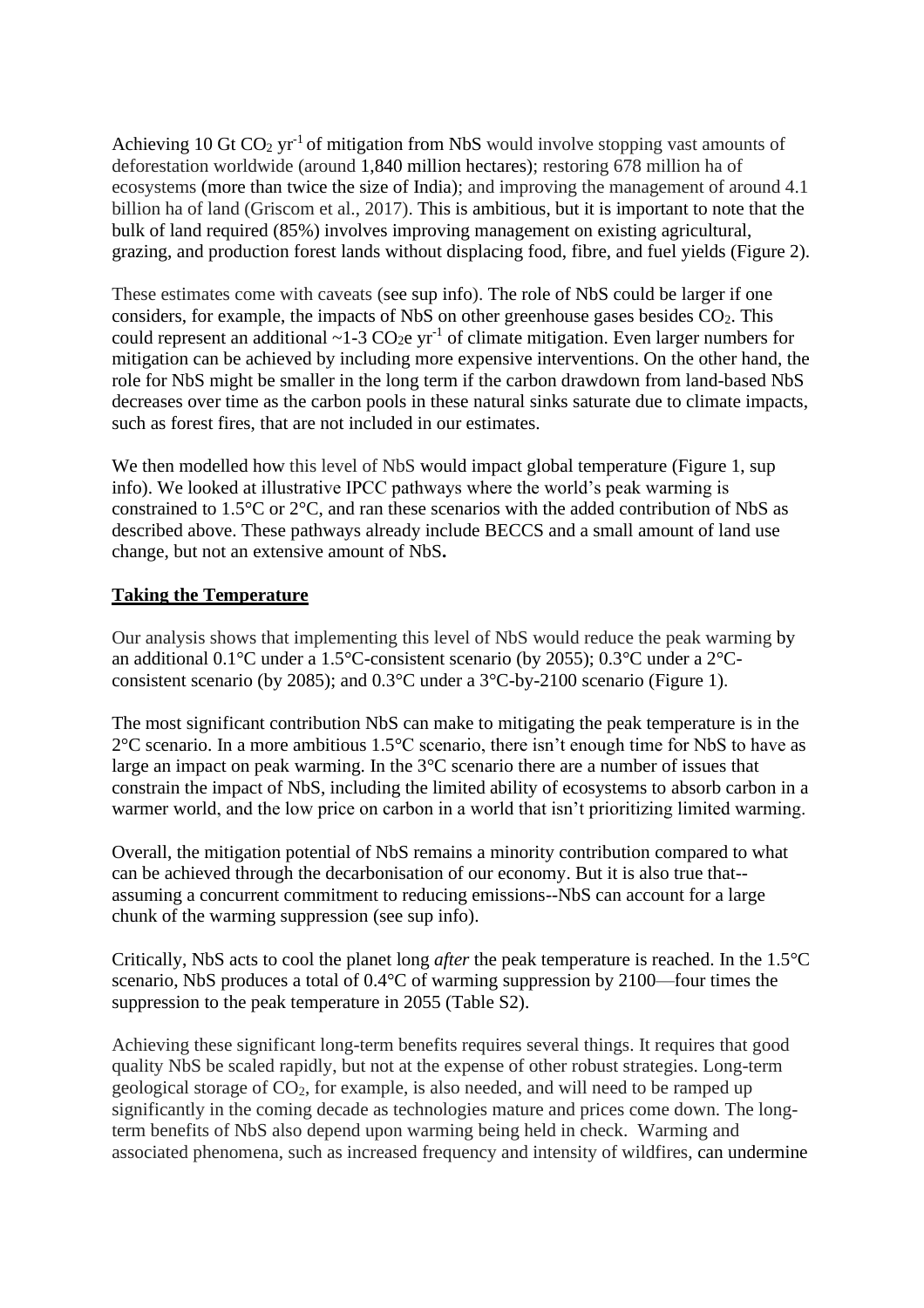the health of ecosystems and their capacity to draw down and store carbon or provide any other benefits to society.

Protected and carefully managed ecosystems -such as intact peatlands and old-growth tropical rainforests- are very likely to continue to store carbon for thousands of years and are more resilient in the face of climate extremes and pathogens than damaged ecosystems.

NbS require a significant investment now, but, when properly managed, will remain beneficial for people for generations to come.

## **The Right Metrics**

Restoration of forest cover is widely considered the most viable near-term opportunities for carbon removal. Unfortunately, some of this enthusiasm has been used to promote plantation forestry, with trees of a limited variety of ages and species (eg. monoculture plantations), which does not have the same carbon benefits as an intact forest ecosystem (Lewis et al., 2019).

There is a serious problem that some nature-based solutions, as currently implemented, have unintended and unwanted consequences. For example, an area of 34,007 ha of intact forest ecosystem in Cambodia was replaced by a plantation of Acacia monoculture between 2000 and 2014, as Cambodia's first large scale reforestation project funded in the context of climate change mitigation. This unethical and ecologically devastating project resulted in 1900 families being displaced (Scheidel & Work, 2018).

Similarly, Chilean government subsidies for new exotic tree plantations (pine, eucalyptus) have resulted in plantation expansion by 1.3 Mha since 1986, with an associated carbon sequestration of about 3.4 Mt C. However, regulations stating that expansion cannot happen at the expense of native biodiverse forests were not enforced, resulting in large scale reductions in native forest cover. The clearing of the original forest led to a net impact of an increase in carbon *emissions* (not sequestration) of approximately 0.05 Mt C since 1986 (Heilmayr et al. 2020).

These examples show how a singular focus on rapid carbon sequestration as the metric of success for land-based climate mitigation can result in perverse outcomes. Activities should be evaluated and monitored with the right metrics to be held accountable for the multitude of benefits they provide in the long term.

In order to ensure long-term resilience, NbS projects should adhere to four high-level principles [\(nbsguidelines.info\)](http://www.nbsguidelines.info/): NbS are not an alternative to rapid decarbonisation; involve a wide range of ecosystems; are led by local people; and support biodiversity (from the level of the gene to the ecosystem). In addition, the Oxford principles (Allen et al., 2020) for high quality offsets call for safe and durable  $CO_2$  removal and storage for every tonne of  $CO_2$ emitted. Metrics of success should include measures of carbon dynamics, biodiversity across multiple trophic levels, and socioeconomic factors like women empowerment and youth employment.

There are many examples of good-practice projects (naturebasedsolutionsinitiative.org). For example, mangrove forests in eastern India that have been protected from deforestation since 1985 have been shown to protect coastal regions from the negative impacts of cyclones far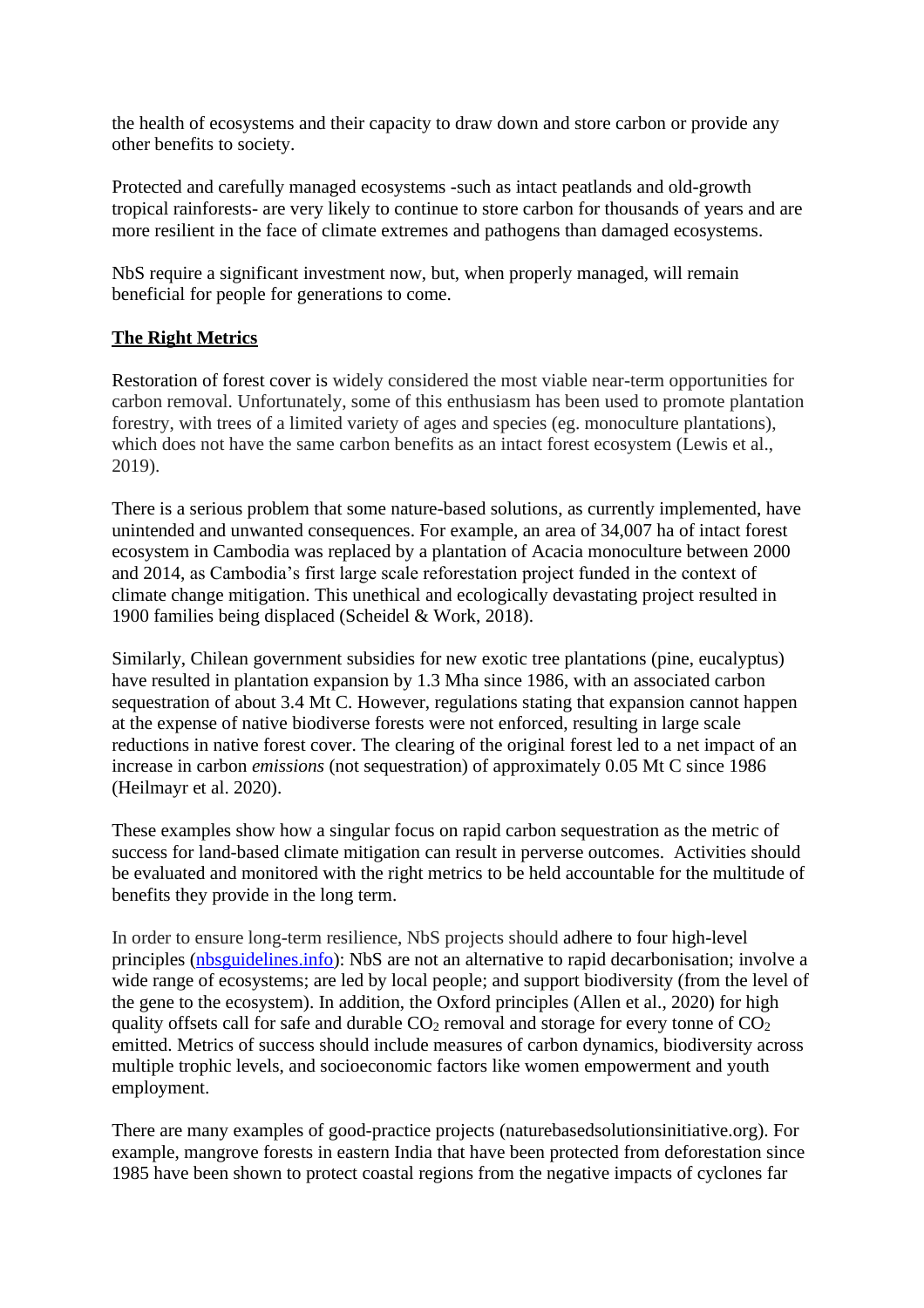better than artificial defenses, while also soaking up carbon (Badola et al., 2005). In Sierra Leone's tropical rainforest, cocoa agroforestry (where cocoa is planted with trees for shade, alongside pineapples, chillies and maize as an additional source of food and income) has been shown to produce cocoa sustainably while diminishing additional forest clearance. One agroforestry project in the Gola rainforest national park, initiated 30 years ago, has increased profitability of crops and biodiversity, while saving an estimated 500 000 tonnes of carbon each year through sequestration and avoided deforestation (golarainforest.org).

## **The Path Forwards**

This much is clear: we urgently need to increase the flow of investment to high quality nature-based solutions. NbS has a significant contribution to make to global emissions reductions, yet remains dramatically under-invested, receiving <3% of existing climate mitigation financing (Buchner et al., 2015). This low investment does not reflect their potential for immediate and cost-effective climate mitigation and adaptation.

Carbon markets are increasingly considered as mechanisms for financing NbS. However, carbon offsets on the voluntary market present a number of problems if poorly implemented. Carbon offset projects need to consider additionality, permanence, and social/ecological safeguards. Even offsets that adhere to standards can allow organisations to purchase the rights to continue emitting greenhouse gases, providing an avenue to delay decarbonization if permits to emit are not ratcheted down over time.

NbS activities need to be supported by a diversity of funding options, including blending philanthropy with profit-making, or incorporating NbS activities in company supply chains to build social and ecological resilience (ie. insetting).

The United Nations Framework Convention on Climate Change (UNFCCC) needs to provide clear guidelines on national level accounting for NbS, as this will guide the national targets set in the Paris Agreement's Nationally Determined Contributions (NDCs), and the Monitoring, Reporting, and Verification (MRV) methodologies required to comply to these targets.

The next UNFCCC meeting, COP26, due to be held in Glasgow this November, provides an opportunity to lay the foundations for robust national reporting systems: ensuring that NbS projects make a real, long-term contribution to carbon removal, setting metrics that ensure high-biodiversity and maximise human wellbeing. One pressing issue for COP26 is Article 6 of the Paris Agreement, which establishes a new "mechanism to contribute to the mitigation of greenhouse gas emissions and support sustainable development". A tightly regulated compliance market defined in Article 6 of the Paris Agreement will provide the grounding for a tightly regulated voluntary offsetting market.

COP26 also presents an opportunity to harmonise the goals of the UNFCCC and those of the Convention on Biological Diversity. For example, NbS projects will likely be required to adhere to the principle of Free Prior Informed Consent of local people: local communities need to be involved at all stages of project planning and management. Similarly, NbS projects should be required to protect and enhance biodiversity. This work can build on existing social and biodiversity standards.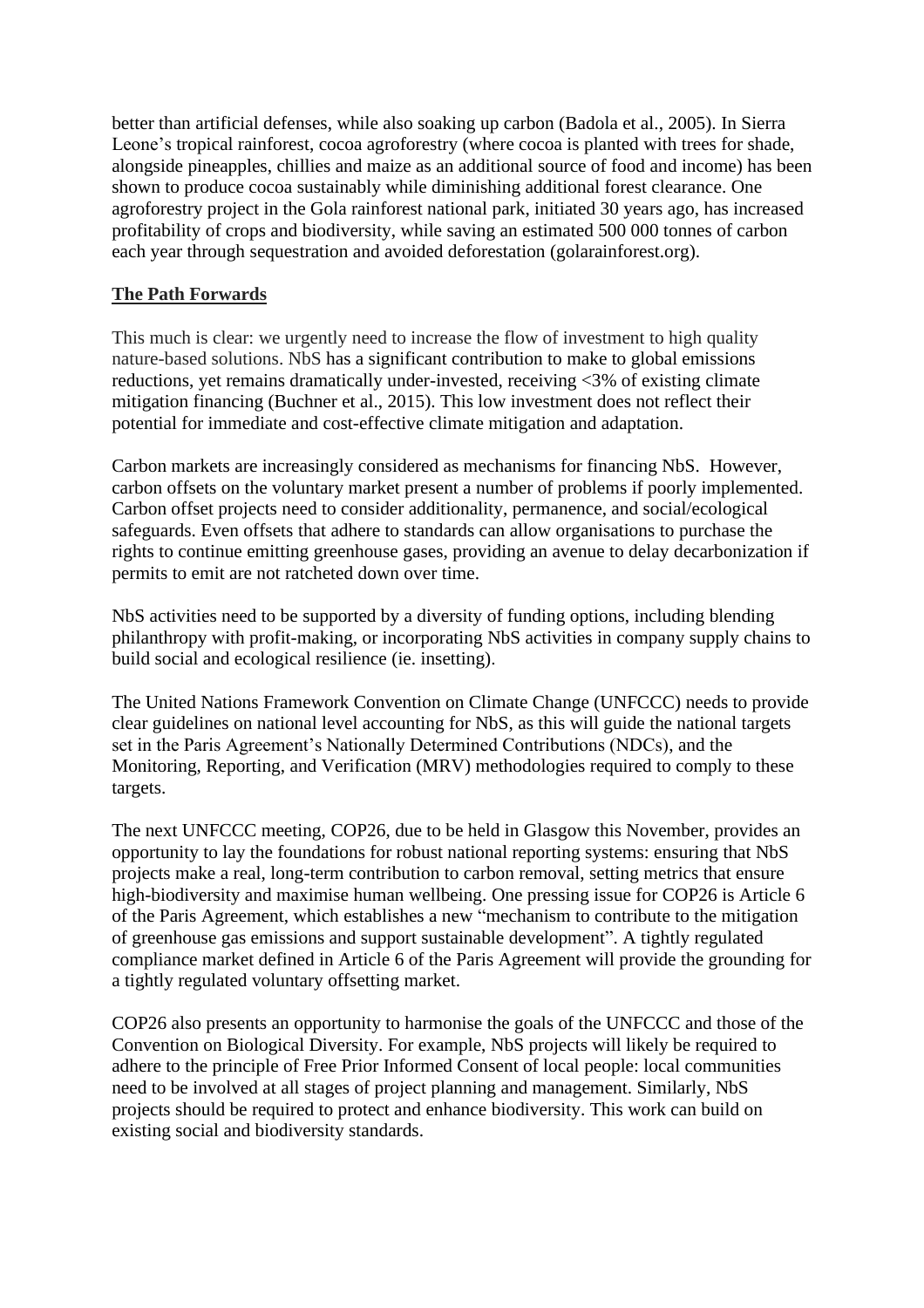The race to net zero is uncompromisingly about decarbonising our economy at unprecedented rates to achieve net zero by mid-century, including removing carbon from the atmosphere to counter hard to eliminate emissions, via NbS and other means. At the core of this are transformative changes to shift social and economic systems to deliver societal resilience in the face of ongoing climate impacts. This can only be achieved by investing in ecologically sound, socially equitable, net zero aligned NbS activities. This is nature-based solutions' place in the race.

To achieve this, we need to re-assess the way investors measure the success of NbS activities, ensuring high quality NbS aligned with the mitigation hierarchy framework (avoid, minimise, reduce emissions along the supply chain before offsetting); using offsetting of remaining emissions with NbS activities that meet the Oxford principles for net zero aligned carbon offsetting (Allen et al., 2021; safe and durable CO<sub>2</sub> removal and storage for every tonne of CO<sup>2</sup> emitted), and the four high-level principles of NbS [\(nbsguidelines.info\)](http://www.nbsguidelines.info/); recognising the need to increase geological storage; and recognising the need to establish to new finance mechanisms for NbS.



Figure 1: This figure follows the design of figure 1 (SPM.1) in the Summary for Policymakers document of the IPCC's Special Report on the Global Warming of 1.5°C (IPCC, 2018). The grey scenario is the same as the one presented in SPM.1 (1.5°Cconsistent). The purple scenario is consistent with global peak in warming at 2.0°C. An ambitious implementation of nature-based solutions can pull down the 1.5°C target world to 1.4°C, and a 2°C target world to 1.7°C. With nature-based solutions, temperatures continue to be drawn down until 2100 and beyond.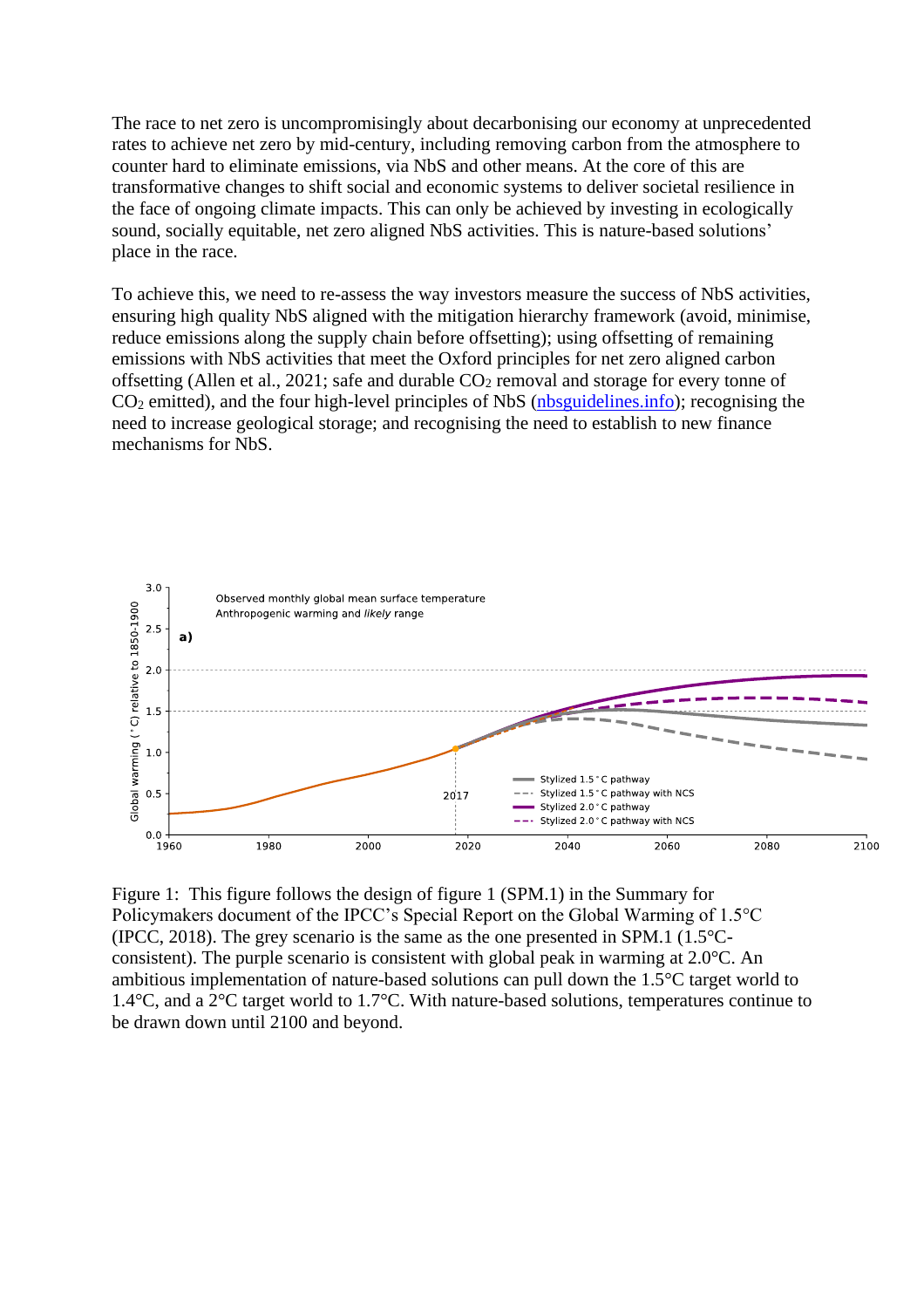

Figure 2: The partitioning of cost-effective climate mitigation potential of natural path

Figure 2: NbS mitigation pathways on land  $(\leq$  \$100 MgCO<sub>2</sub>e<sup>-1</sup>), presented as avoided emissions and enhanced sinks from protecting intact lands, managing working lands, and restoring native cover. Data provided in Table S1. Figure based on Jenkins M. (2018).

### **References**

Allen, M., Axelsson, K., Caldecott, B., Hale, T., Hepburn, C., Mitchell- Larson, E., Malhi, Y., Otto, F., & Seddon, N. The Oxford Principles for Net Zero Aligned Carbon Offsetting (2020).

Badola, R., & S. A. Hussain. Valuing ecosystems functions: an empirical study on the storm protection function of Bhitarkanika mangrove ecosystem, India. *Environmental Conservation* **32**: 85– 92 (2005).

Baldocchi, D., & Penuelas, J. The physics and ecology of mining carbon dioxide from the atmosphere by ecosystems. *Global Change Biology* (2019).

Bastin, J-F., et al. The global tree restoration potential. *Science* **365**: 6448, 76-79 (2019).

Busch J., et al. Potential for low-cost carbon dioxide removal through tropical reforestation. *Nature Climate Change* **96**: 9, 463 (2019).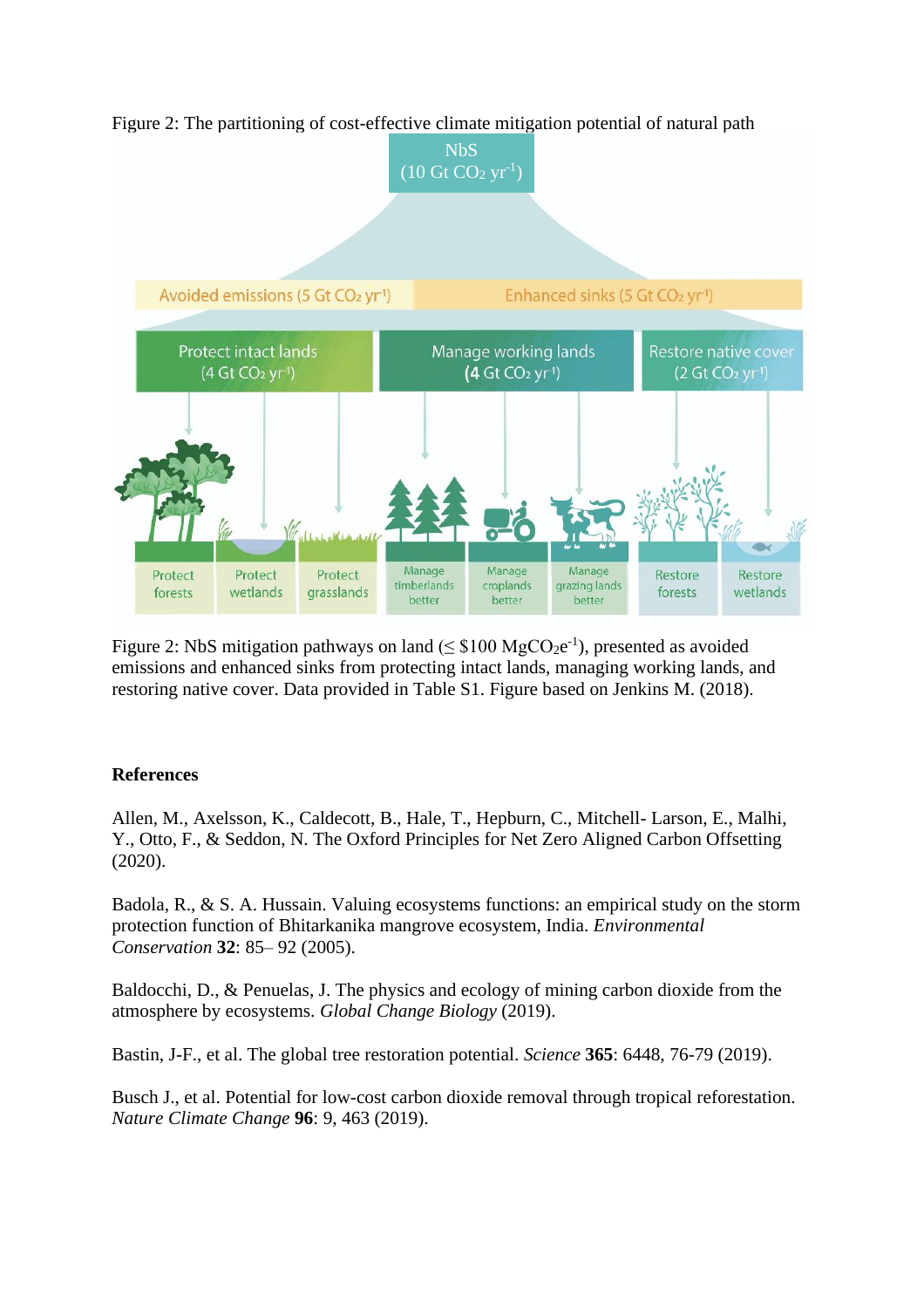Chausson, A., Turner, C. B., Seddon, D., Chabaneix, N., Girardin, C. A. J., Key, I., Smith, A. C., Woroniecki, S., & Seddon, N. Mapping the effectiveness of Nature-based solutions for climate change ad- aptation. *Global Change Biology* **26**, 6134–6155 (2020).

Griscom, B.W., et al. Natural climate solutions, *Proceedings of the National Academy of Science* **114**, 11645– 11650 (2017).

Griscom, B. W., et al. National mitigation potential from natural climate solutions in the tropics, *Philosophical Transactions of the Royal Society* (2020).

Heilmayr, R., Echeverría, C. & Lambin, E.F. Impacts of Chilean forest subsidies on forest cover, carbon and biodiversity. *Nature Sustainability* **3**, 701–709 (2020).

Intergovernmental Panel on Climate Change. IPCC. (2018). Summary for policymakers. In V. Masson-Delmotte, P. Zhai, H.-O. Pörtner, D. Roberts, J. Skea, P. R. Shukla, A. Pirani, W. Moufouma-Okia, C. Péan, R. Pidcock, S. Connors, J. B. R. Matthews, Y. Chen, X. Zhou, M. I. Gomis, E. Lonnoy, T. Maycock, M. Tignor, & T. Waterfield (Eds.), Global Warming of 1.5°C. An IPCC Special Report on the impacts of global warming of 1.5°C above preindustrial levels and related global greenhouse gas emission pathways, in the context of strengthening the global response to the threat of climate change, sustainable development, and efforts to eradicate poverty (32 pp). World Meteorological Organization.

Lewis, S. L., Wheeler, C. E., Mitchard, E. T. A., & Koch, A. Restoring natural forests is the best way to remove atmospheric carbon. *Nature* **568**, 25–28 (2019).

Roe S., et al. Contribution of the land sector to a 1.5 °C world. *Nature Climate Change* **9**: 817-828 (2019).

Scheidel, A., & Work, C., Forest plantations and climate change discourses: New powers of 'green' grabbing in Cambodia, Land Use Policy, 77, pp 9-18, ISSN 0264-8377 (2018).

Seddon, N., Smith, A. C., Smith, P., Key, I., Chausson, A., Girardin, C. A. J., House, J., Srivastava, S., & Turner, C. B. Getting the message right on nature-based solutions to climate change. *Global Change Biology* **27**: 8, 1-29 (2021).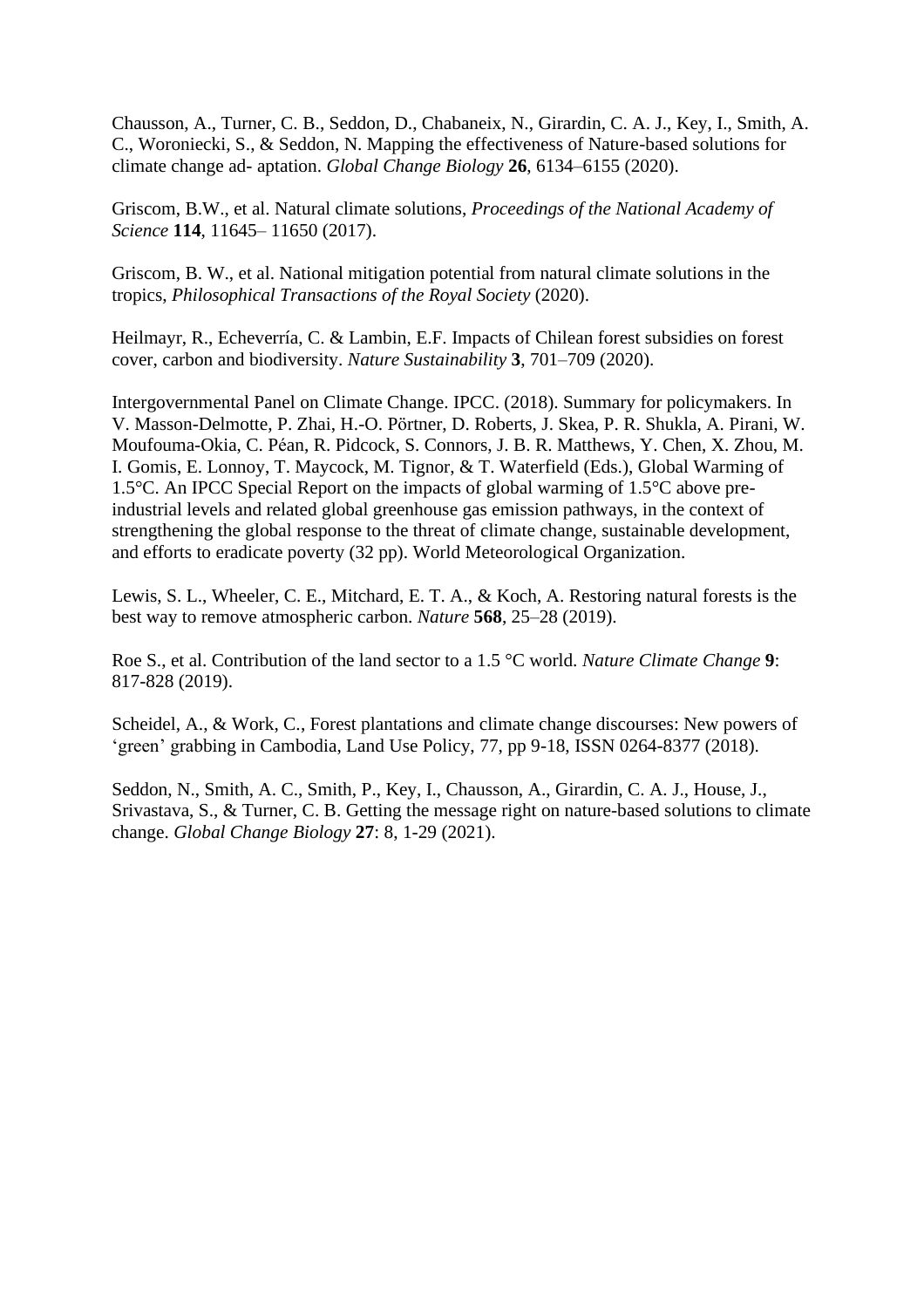#### **Supplementary Material**

#### *Estimating the annual uptake and avoided emissions from Natural Climate Solutions*

Various estimates have been made about how much NbS can contribute to achieving net zero by mid-century. Yet confusion remains, as the results have been estimated over a range of objectives, timeframes, and differing model assumptions (Griscom et al., 2017, 2020; Anderson et al., 2019; Busch et al., 2019; Friedlingstein et al., 2019; Lewis et al., 2019; Roe et al., 2019; Griscom et al., 2020; Suarez et al. 2019; Cook-Patton et al. 2020; Holl & Brancalion 2020; Smith et al., 2020).

To estimate the cost-effective climate mitigation potential of 20 natural pathways on land  $(\leq$ \$100 MgCO2e<sup>-1</sup>), we updated the Griscom et al. (2017) global estimate for NbS, with extrapolations from Griscom et al. (2020) (Table S1). We further constrained temperate forest restoration mitigation potential by extrapolating a marginal abatement cost curve for tropical forest restoration (Busch et al., 2019). These are estimated as avoided emissions and enhanced sinks from protection, restoration, and management of terrestrial ecosystems. This is a conservative estimate of NbS, because it excludes avoided emissions of non- $CO<sub>2</sub>$ greenhouse gas mitigation (e.g.  $N_2O$ , CH<sub>4</sub>) from NbS, estimated to represent 10% of total NbS mitigation potential. For this analysis, we focus on the impact of NbS on  $CO<sub>2</sub>$  emissions only and assume this NbS uptake rate is maintained through to 2100.

Reforestation includes the conversion of non-forest lands to forest in areas ecologically appropriate for forests. We exclude afforestation, defined here as conversion of native nonforest cover types (eg. grasslands, savannahs, peatbogs). We exclude reforestation potential in boreal systems due to the albedo effect which means that increased forest cover may lead to net warming (Betts et al., 1997). It is worth noting that Bush et al. (2019) report a higher estimate for avoided deforestation. Here, we use the Griscom et al. (2017), as we were more conservative in constraining our estimates: we only considered deforestation in intact forest, and did not include emissions from avoided deforestation in managed systems. The model includes coastal ecosystems (mangroves, saltmarshes, and seagrass) but exclude marine systems such as coral reefs, phytoplankton, kelp forests, and marine fauna, krill, and teleost fish, for which data remain sparse and estimates uncertain (Howard et al., 2017; Siikamäki et al., 2013). Finally, some biophysical responses of ecosystems to climate change, such as changes in evapotranspiration, or the effects of  $CO<sub>2</sub>$  fertilization, are not included in the model. The net effect of these remains unclear, and cannot be quantified in our modelling framework.

For a full description of the design of the model, see the supplementary information of Griscom et al. (2017).

*For scenarios limiting warming to 1.5 °C*, we estimated a higher Marginal Abatement Cost, to reflect a doubling of BECCs between the 1.5 and 2  $^{\circ}$ C scenarios in the stylised models. The 1.5 °C-consistent model implements NbS with:

- a ramp up from 0 to 10 Gt  $CO_2$  yr<sup>-1</sup> globally between 2020 and 2025 at cost-effective levels ( $\leq$  \$100 Mg CO<sub>2</sub>e<sup>-1</sup>);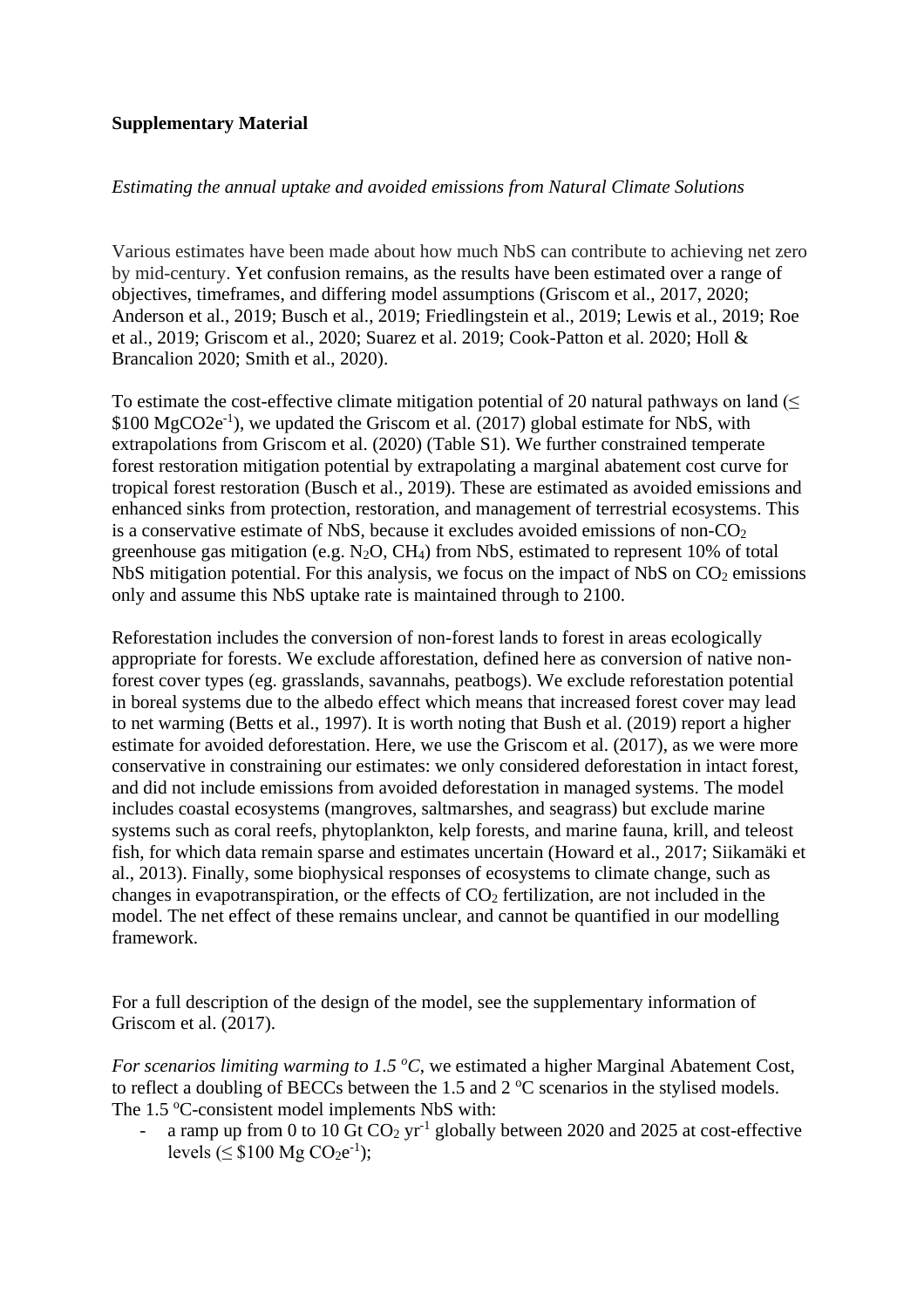- a ramp up from 10 to 20 Gt  $CO<sub>2</sub>$  yr<sup>-1</sup> globally between 2025 and 2055 (year of net zero), to consider higher ambition of  $1.5 \,^{\circ}\text{C}$  scenario, and an increase in carbon prices resulting in an approximate doubling of near-term mitigation needed;
- and an annual uptake and avoided emissions of ca. 10 Gt  $CO<sub>2</sub>$  yr<sup>-1</sup> globally between 2055 and 2100, as biological carbon sinks will begin to saturate, and as direct air capture gets even cheaper.

This results in NbS contributing a removal of 380 Gt  $CO<sub>2</sub>$  through 2050, reducing the 750 GtCO<sub>2</sub> emitted through 2050 from other sectors to a 1.5  $\textdegree$ C scenario. This trend accounts for two factors: (i) The contribution of NbS is sensitive to the price of carbon, and (ii) Some carbon sinks will saturate over time, for example, as newly planted forests mature.

In particular, this scenario accounts for a decline in NbS price due to improving land sector technology on both the demand and supply side, while safeguarding food security, and acknowledging that the price of direct air capture will create a ceiling for the price of carbon (Allen et al., 2009). Limiting warming to 1.5 °C would require bigger investments overall, and we can anticipate those delivered in all sectors - including NbS. Hence our willingness to pay for NbS would increase, as the price of  $CO<sub>2</sub>e$  has been estimated to increase up to \$700-1500 Mg CO2e under such high-ambition scenarios (Huppmann et al., 2018). This would lead to an increase in NbS until we reach peak warming. However, the actual cost of carbon is unlikely to rise above that of free air capture, currently estimated at  $$200 Mg CO<sub>2</sub>$ , suggesting some high carbon cost scenarios may not continue through the century. Hence, we constrain the contribution of NbS to 10 Gt  $CO<sub>2</sub>$  yr<sup>-1</sup> after 2050, to account for a fall of the price of carbon and carbon sequestration saturation in some systems.

It is worth noting that the increased scaling up of NbS up to 2050 did not change the contribution of NbS to peak warming by much, compared to estimates from using  $10 \text{ Gt CO}_2$  $yr^{-1}$  globally from 2025 to 2100.

*For scenarios consistent with limiting warming to*  $2^{o}C(1.3 - 2.7^{o}C)$  *and*  $3^{o}C(1.6 - 3.6^{o}C)$ *,* we use an estimated uptake and avoided emissions of ca. 10 Gt  $CO<sub>2</sub>$  yr<sup>-1</sup> globally between 2025 and 2100 at cost-effective levels ( $\leq$  \$100 Mg CO<sub>2</sub>e<sup>-1</sup>). Thus, NbS contributes an additional removal of 280 Gt CO<sub>2</sub> through 2050, reducing the 1050 Gt CO<sub>2</sub> (2 °C scenario) and 1270 Gt  $CO<sub>2</sub>$  (3 °C scenario) contributed by other sectors through 2050.

These estimates must come well caveated. Adding NbS implementation on top of a standard 1.5 °C scenario is asking NbS to achieve more than our highest ambition target, hence it is not possible to compare the contribution of NbS here to other sectors. Here, we need to clarify that both scenarios are considered 1.5 °C -consistent. However, in one sense our estimate of NbS is conservative because our scenarios ask it to contribute a more timeconstrained outcome of achieving 1.4 °C, or further improving the likelihood of achieving 1.5 °C outcome. On the other hand, we may be overestimating the contribution of NbS in a 1.5  $^{\circ}$ C scenario (averaging between 10 and 20 Gt CO<sub>2</sub> yr<sup>-1</sup> between 2020 and 2100). Several interventions implemented in the standard scenario will depend on the same land availability (particularly bioenergy crops with carbon capture and storage, BECCS). While our NbS scenario has the advantage of being transparent, an ideal modelling study would include all pathways within an Integrated Assessment Model (IAM), to avoid double-counting. Finally, we have not considered the huge potential for rapid technological advances in land use change to release land for ecosystem restoration, such as technological advances in cultured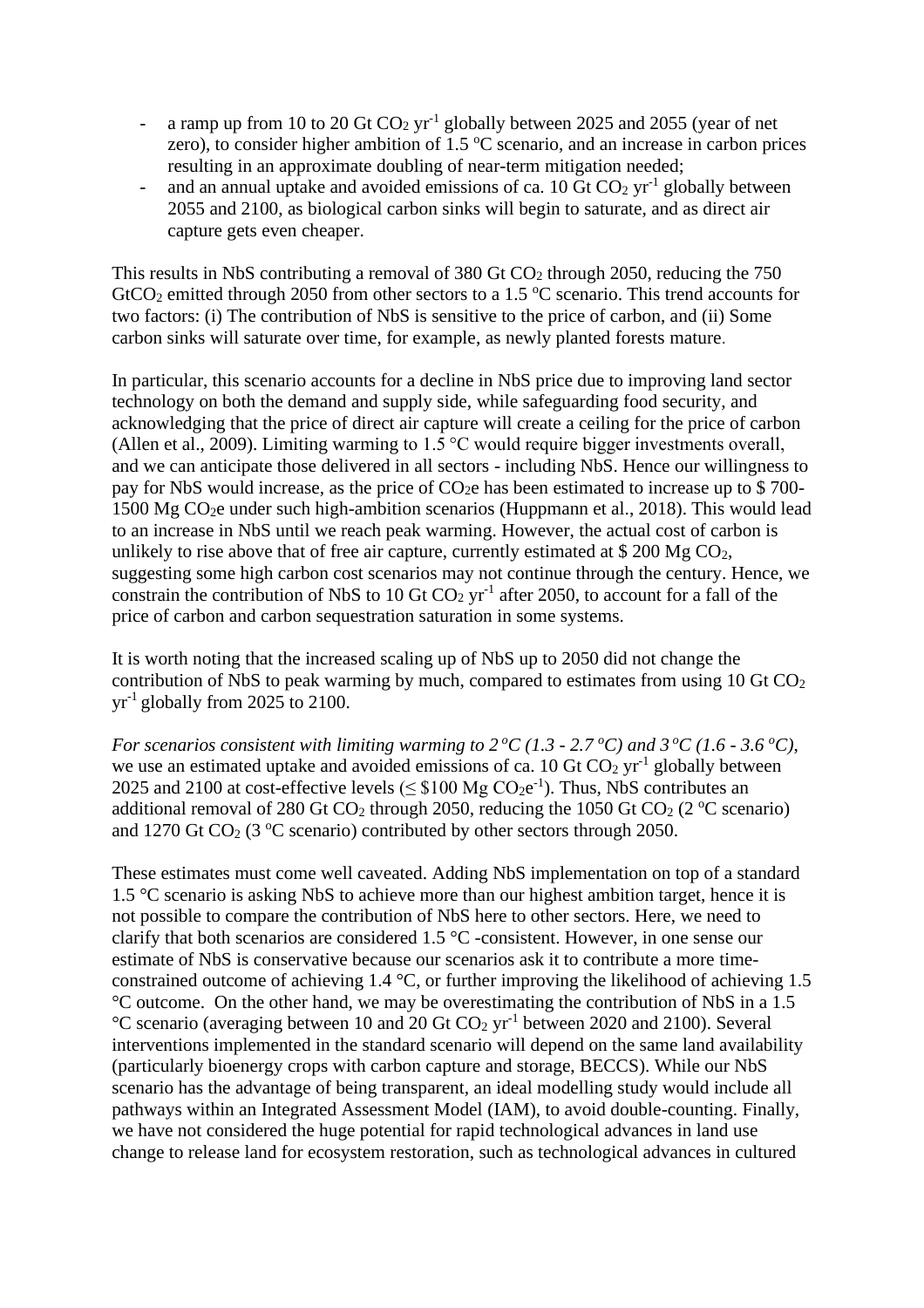meat, which could rapidly increase the potential contribution of NbS to reducing peak warming (Tuomisto et al., 2011).

Further, whereas we may overestimate the potential from ecosystem restoration pathways, our estimates of the cost-effective climate mitigation potential of NbS on land remain very conservative. Indeed, whereas carbon sequestration rates from ecosystem restoration will slow down from 2050 (as the rate of growth of forests slows down), NbS from avoided deforestation can be extrapolated to 2100, and we likely underestimate the NbS potential from improvements in land management. It is reasonable to assume that we will achieve this level of emissions reductions from deforestation up to 2100, as there is sufficient remaining forest area to estimate that deforestation at business-as-usual rates would result in that level of emissions. The rate of deforestation is estimated compared to annual deforestation rates at a decadal level: whereas the rate of deforestation fluctuates from year to year, it is relatively consistent at a decadal level (Griscom et al., 2017). Further, land management pathways can be implemented most rapidly. Management pathways are essentially an improvement of land that is currently used for agricultural practices. For example, technologies to intensify agriculture, and technologies such as cultured meet will free up land for ecosystems restoration on a large scale and on short timescales. However, we do not consider climate feedback processes by which climate change affects ecosystem carbon cycling properties.

Table S1: Cost-effective climate mitigation potential of 20 natural pathways on land ( $\leq$  \$100  $MgCO<sub>2</sub>e<sup>-1</sup>$ ), presented as Avoided emissions and Enhanced sinks from protection, restoration, and management of terrestrial ecosystems. Adjustments from Griscom et al. 2017 are presented in italics.

|         |                             | Cost-                |                       |                      |          |
|---------|-----------------------------|----------------------|-----------------------|----------------------|----------|
|         |                             | Effective            |                       |                      |          |
|         |                             | Mitigatio            |                       |                      |          |
|         |                             | n                    | Avoided               | Enhance              |          |
|         |                             | Potential            | Emission              | d Sinks              | Percenta |
| Pathway |                             | (PgCO <sub>2</sub> ) | s(PgCO <sub>2</sub> ) | (PgCO <sub>2</sub> ) | ge of    |
| Type    | Pathway                     | $yr^{-1}$ )          | $\rm{yr}^{-1}$ )      | $\rm{yr}^{-1}$ )     | total    |
|         | <b>Avoided Forest</b>       |                      |                       |                      |          |
| Protect | Conversion                  | 2.90                 | 2.90                  |                      |          |
|         | <b>Avoided Grassland</b>    |                      |                       |                      |          |
| Protect | Conversion                  | 0.04                 | 0.04                  |                      |          |
|         | <b>Avoided Peatland</b>     |                      |                       |                      |          |
| Protect | Impacts                     | 0.68                 | 0.68                  |                      |          |
|         | <b>Avoided Coastal</b>      |                      |                       |                      |          |
| Protect | <b>Wetland Impact</b>       | 0.27                 | 0.27                  |                      |          |
|         | <b>Natural Forest</b>       |                      |                       |                      |          |
| Manage  | Management                  | 0.93                 | 0.465                 | 0.465                |          |
| Manage  | <b>Improved Plantations</b> | 0.27                 |                       | 0.27                 |          |
|         | <b>Avoided Woodfuel</b>     |                      |                       |                      |          |
| Manage  | Harvest                     | 0.13                 | 0.13                  |                      |          |
| Manage  | Fire Management             | 0.14                 | 0.14                  |                      |          |
| Manage  | <b>Biochar</b>              | 0.33                 |                       | 0.33                 |          |
|         | Trees in Agricultural       |                      |                       |                      |          |
| Manage  | Lands                       | 1.86                 |                       | 1.86                 |          |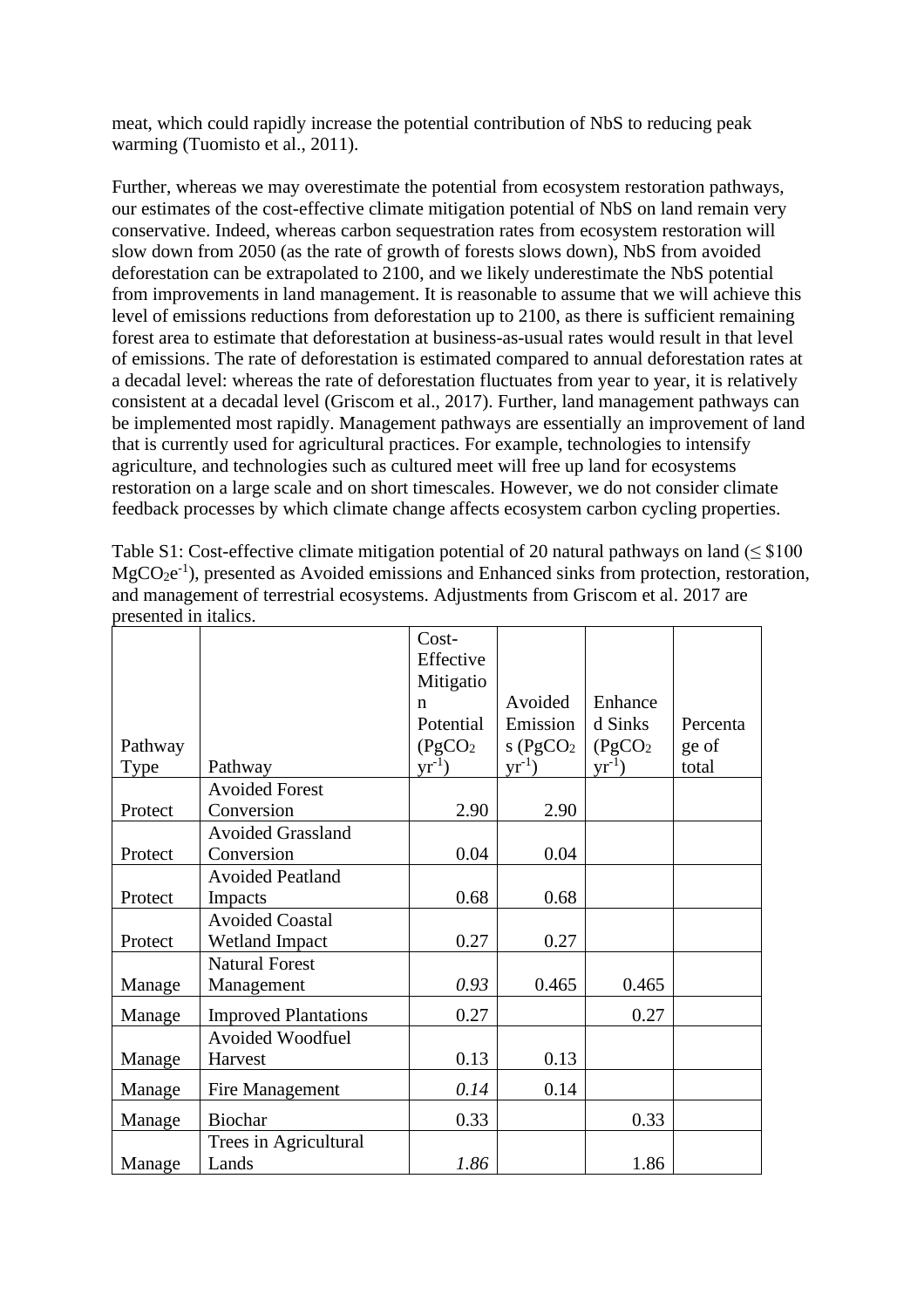|              | <b>Cropland Nutrient</b>        |                     |      |      |     |
|--------------|---------------------------------|---------------------|------|------|-----|
| Manage       | Management                      | non CO <sub>2</sub> |      |      |     |
| Manage       | Grazing - Improved Feed         | non CO <sub>2</sub> |      |      |     |
| Manage       | <b>Conservation Agriculture</b> | 0.37                |      | 0.37 |     |
|              | <b>Improved Rice</b>            |                     |      |      |     |
| Manage       | Cultivation                     | non CO <sub>2</sub> |      |      |     |
|              | Grazing - Animal                |                     |      |      |     |
| Manage       | Management                      | non CO <sub>2</sub> |      |      |     |
|              | Grazing - Optimal               |                     |      |      |     |
| Manage       | Intensity                       | 0.09                |      | 0.09 |     |
|              | Grazing - Legumes in            |                     |      |      |     |
| Manage       | Pastures                        | 0.13                |      | 0.13 |     |
| Restore      | Reforestation                   | 1.48                |      | 1.48 |     |
|              | <b>Coastal Wetland</b>          |                     |      |      |     |
| Restore      | Restoration                     | 0.08                |      | 0.08 |     |
| Restore      | <b>Peatland Restoration</b>     | 0.39                | 0.39 |      |     |
| <b>Total</b> |                                 | 10.08               | 5.01 | 5.07 |     |
| Total        |                                 |                     |      |      |     |
| Protect      |                                 | 3.89                |      |      | 39% |
| Total        |                                 |                     |      |      |     |
| Manage       |                                 | 4.24                |      |      | 42% |
| Total        |                                 |                     |      |      |     |
| Restore      |                                 | 1.95                |      |      | 19% |

### *Estimate the potential effect of NbS in terms of peak warming*

Peak warming is the most useful target to consider, as many ecological and societal impacts of climate change are broadly correlated with maximum temperature change (SR1.5, 2018). To estimate the potential effect of NbS in terms of peak warming, we apply a timeconstrained estimate of potential cost-effective sequestration rate on land alone ( $\leq$  \$100  $MgCO<sub>2</sub>e<sup>-1</sup>$ ). We demonstrate the impact on global mean surface temperature (GMST) using a stylized modelling framework (Myhre et al., 2013; Millar et al., 2017) that reproduces the behaviour of much more complex models (Jenkins et al., 2018) and represents key properties and timescales of the climate response (Geoffroy et al., 2013).

Figure S1 (the complete version of figure 1 in the main text) follows the design of figure 1 (SPM.1) in the Summary for Policymakers document of the IPCC's Special Report on the Global Warming of 1.5°C (IPCC, 2018). SPM.1 uses the FaIRv1.0 (Millar et al., 2017; Jenkins et al., 2018) simple climate model to determine a plume of likely warming responses to 3 stylized emissions and radiative forcing scenarios. These depict a range of plausible pathways to 1.5 $\degree$ C and show the trade-offs between mitigation of CO<sub>2</sub> and non-CO<sub>2</sub> pollutants.

Two scenarios are shown in Figure S1: a grey scenario which is described as being 1.5°Cconsistent and a purple one which is described as 2.0°C-consistent. The grey scenario (solid line, panels a, b, d) is lifted directly from SPM.1; with  $CO<sub>2</sub>$  emissions declining in a straight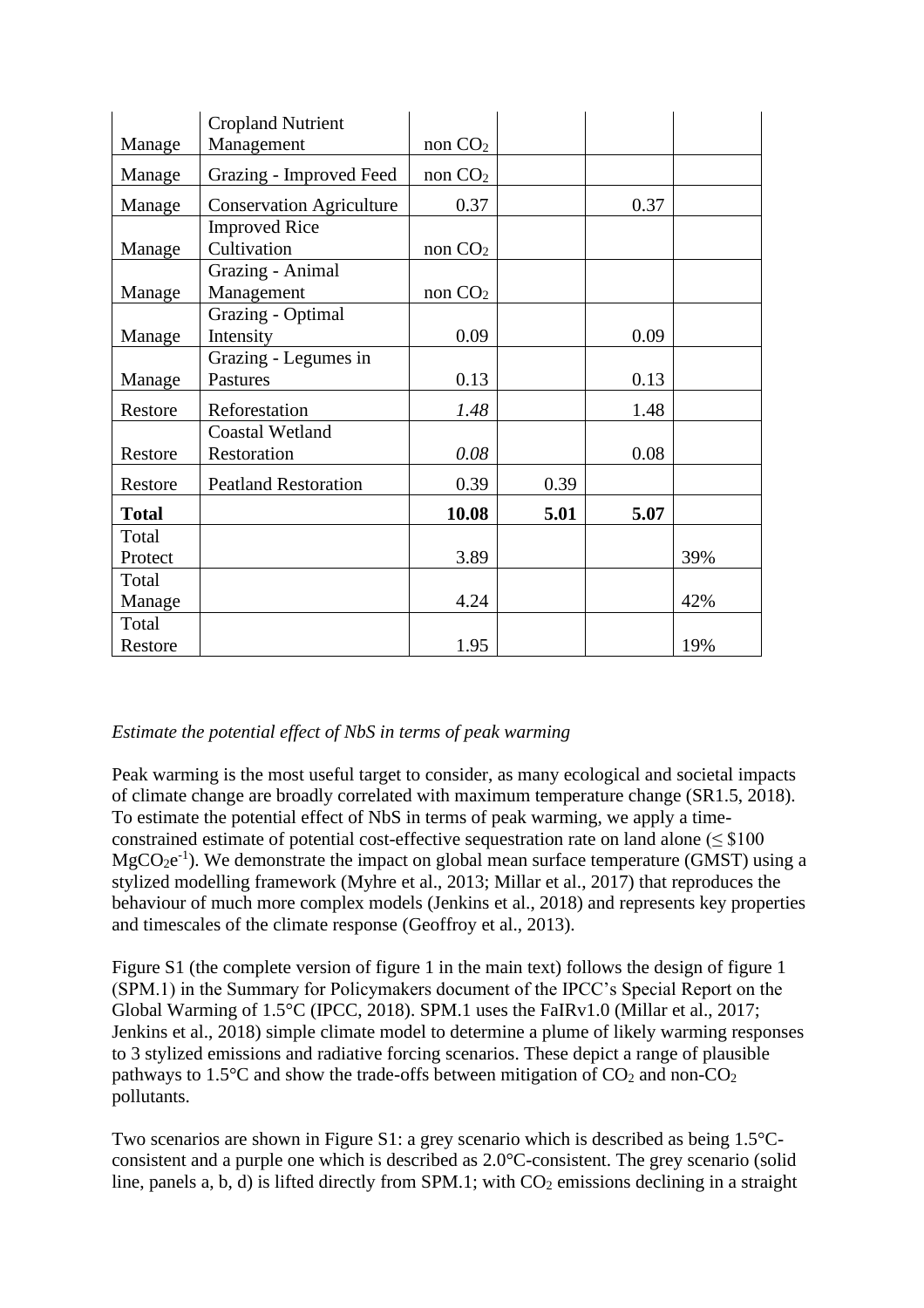line from 2020 to net-zero in 2055, and non- $CO<sub>2</sub>$  radiative forcing (RF) following a peak and decline pathway consistent with ambitious mitigation (see description of SPM.1 in SR15 Chapter 1 supplementary material). Similarly, the purple scenario (solid lines panels a, b, d) has CO<sub>2</sub> emissions declining in a straight line from 2020 to reach net-zero in 2100, and non-CO<sup>2</sup> RF held fixed after peaking in 2030 (panel d).

Both grey scenarios are considered 1.5°C-consistent. The 1.5°C+NbS scenario (grey dashed line) has best-estimate peak warming of 1.4°C, with the peak temperature distribution covering the range 1.1 - 1.8°C (17th to 83rd percentiles). To put this in context, the standard 1.5°C scenario has a peak warming of 1.5°C (without NbS, grey solid line), with a range of 1.1 - 1.9 $\degree$ C. The 1.5 $\degree$ C + NbS scenario is slightly more likely to achieve a 1.5 $\degree$ C world, although by how much exactly is up for discussion. Both scenarios are well within the uncertainty of a 1.5°C-consistent scenario.

**In the 2°C scenario, NbS accounts for about 25% of the total warming suppression achieved by 2085.** However, this estimate is too conservative because what we actually modelled is how much NbS draws down temperature below 2°C, which is asking each tonne of NbS to achieve more than each tonne of fossil fuel emissions reductions, as there are diminished temperature returns from each marginal tonne removed.

Of course, our final result could be rescaled according to the input estimates of annual carbon uptake with NbS (i.e. if we exchange estimates from Griscom et al. 2017, 2020 and replace with others), but the result on the relative benefit of NbS to peak warming in the warming scenarios considered here remains the same.

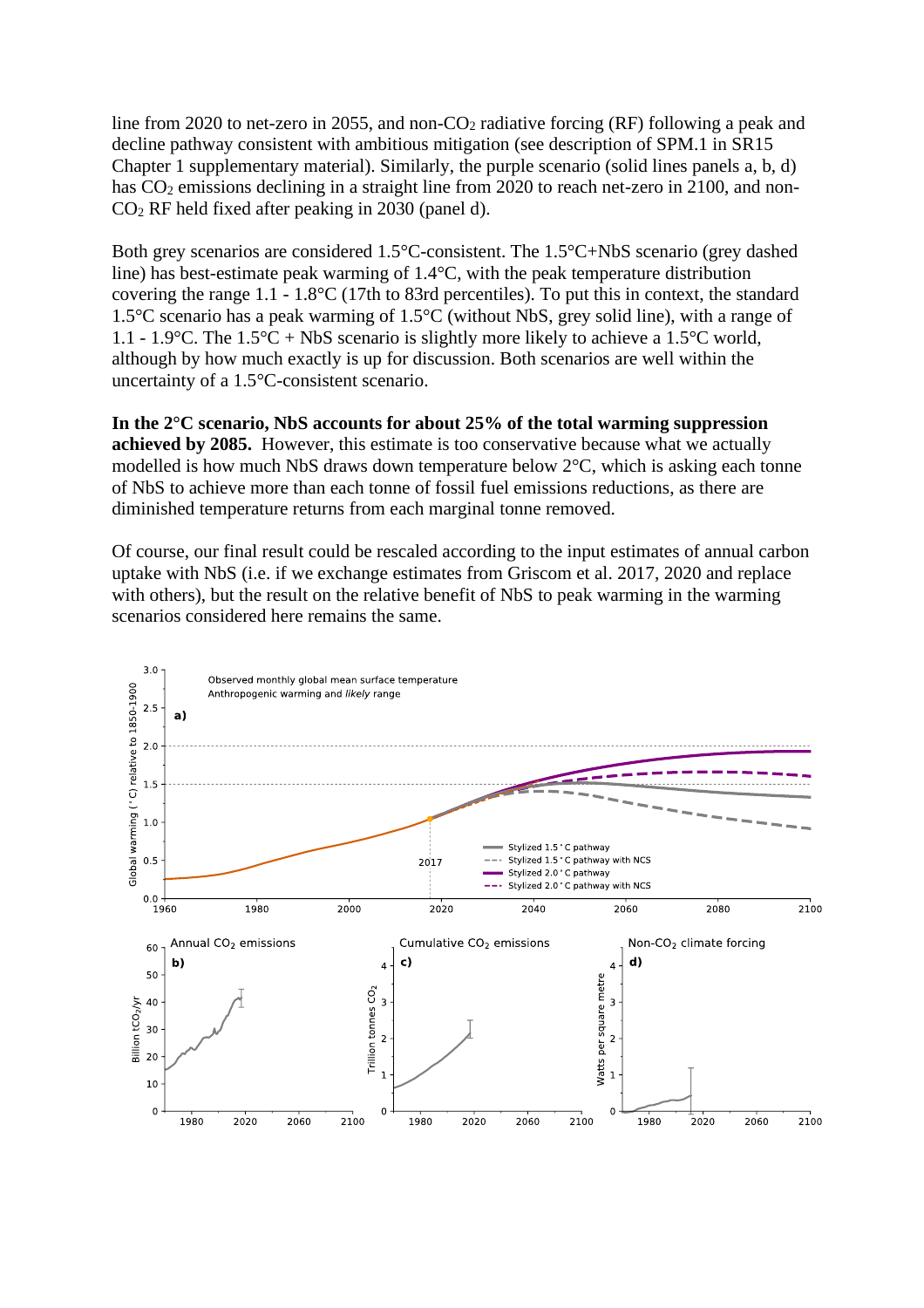Figure S1: This is a complete version of figure 1 in the main text. This figure follows the design of figure 1 in the Summary for Policymakers document of the IPCC's Special Report on the Global Warming of 1.5°C. (a) An ambitious implementation of nature-based solutions can pull down the 1.5<sup>o</sup>C target world to 1.4<sup>o</sup>C, and a  $2^{\circ}$ C target world to 1.7<sup>o</sup>C. Temperatures continue to be drawn down until 2100 and beyond. Additional panels describe the inputs of the model: annual  $CO<sub>2</sub>$  emissions (b) and cumulative emissions (c) up to 2100 for each scenario, and the pathway set for of non- $CO<sub>2</sub>$  radiative forcing (d).

| Best estimate (50th percentile) |      |              |            |      |              |            |      |              |            |
|---------------------------------|------|--------------|------------|------|--------------|------------|------|--------------|------------|
|                                 | 1.5C | $1.5C + NCS$ | difference | 2.0C | $2.0C + NCS$ | difference | 3.0C | $3.0C + NCS$ | difference |
| 2050                            | 1.52 | 1.37         | 0.15       | 1.67 | 1.56         | 0.11       | 1.75 | 1.64         | 0.11       |
| 2080                            | 1.39 | 1.06         | 0.33       | 1.90 | 1.66         | 0.24       | 2.24 | 2.02         | 0.22       |
| 2100                            | 1.33 | 0.92         | 0.41       | 1.93 | 1.60         | 0.33       | 2.55 | 2.26         | 0.29       |
| <b>Peak</b>                     | 1.52 | 1.41         | 0.11       | 1.93 | 1.66         | 0.27       | 2.55 | 2.26         | 0.29       |
| lower bound (17th percentile)   |      |              |            |      |              |            |      |              |            |
|                                 | 1.5C | $1.5C + NCS$ | difference | 2.0C | $2.0C + NCS$ | difference | 3.0C | $3.0C + NCS$ | difference |
| 2050                            | 1.11 | 1.03         | 0.08       | 1.19 | 1.14         | 0.05       | 1.23 | 1.18         | 0.05       |
| 2080                            | 1.03 | 0.85         | 0.18       | 1.30 | 1.17         | 0.13       | 1.47 | 1.36         | 0.11       |
| 2100                            | 0.99 | 0.76         | 0.23       | 1.30 | 1.14         | 0.16       | 1.61 | 1.47         | 0.14       |
| <b>Peak</b>                     | 1.11 | 1.05         | 0.06       | 1.30 | 1.18         | 0.12       | 1.61 | 1.47         | 0.14       |
| Upper bound (83rd percentile)   |      |              |            |      |              |            |      |              |            |
|                                 | 1.5C | $1.5C + NCS$ | difference | 2.0C | $2.0C + NCS$ | difference | 3.0C | $3.0C + NCS$ | difference |
| 2050                            | 1.93 | 1.73         | 0.20       | 2.15 | 2.00         | 0.15       | 2.26 | 2.11         | 0.15       |
| 2080                            | 1.81 | 1.33         | 0.48       | 2.55 | 2.20         | 0.35       | 3.07 | 2.73         | 0.34       |
| 2100                            | 1.74 | 1.14         | 0.60       | 2.65 | 2.15         | 0.50       | 3.58 | 3.14         | 0.44       |
| Peak                            | 1.93 | 1.76         | 0.17       | 2.65 | 2.20         | 0.45       | 3.58 | 3.14         | 0.44       |

Table S2. The contributions of NbS to warming reductions in 1.5, 2, and  $3^{\circ}$ C -consistent scenarios. All values in degrees C above pre-industrial (1850-1900).

The  $3^{\circ}$ C scenario is made by driving the simple model with constant  $CO_2$  emissions from 2020 to 2100 with the emissions level in 2020 ( $\sim$  42 GtCO<sub>2</sub> yr<sup>-1</sup>), along with the purple stabilised non- $CO<sub>2</sub>$  RF pathway. We should note that the peak warming numbers for the 3°C scenario are only valid till 2100, as warming is expected to continue rising after 2100 in the 3°C case because emissions have not reached net-zero.

Temperature responses to these three input scenarios are calculated in an identical way to those in the original SPM.1 figure; a range of physical climate response parameters (including TCR, ECS, thermal response timescales) are covaried to find a best estimate and likely range of temperature responses. The carbon cycle parameters in FaIRv1.0 are fit so best estimate and likely range present day  $CO<sub>2</sub>$  RF estimates from IPCC's AR5 correspond to best estimate present day annual  $CO<sub>2</sub>$  emissions estimates. Input non- $CO<sub>2</sub>$  RFs are scaled by component to sample the likely range in IPCC's AR5 Chapter 8, and the aerosol RF is rescaled so the FaIRv1.0 derived warming at present day matches the attributable warming likely range at present day. For a full description of the design of SPM.1 see the supplementary information of the IPCC's SR15 Chapter 1 text.

Consistent estimates of the potential impact of NBS can also be obtained from the ratio between  $CO_2$ -induced warming and cumulative  $CO_2$  emissions, estimated by the IPCC  $5<sup>th</sup>$ Assessment Report to be 0.45±0.23°C per 1000 PgCO2. This Transient Climate Response to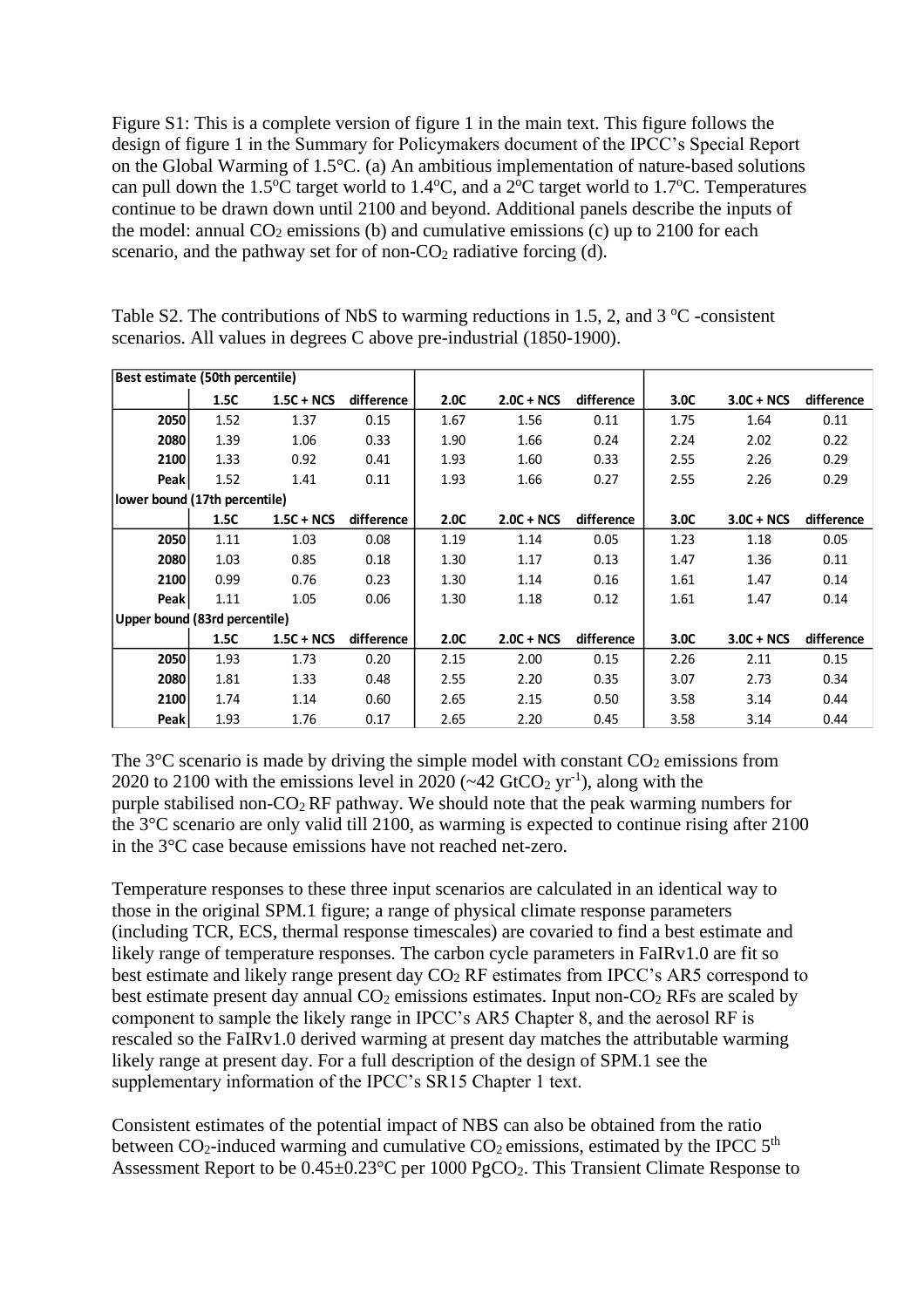Cumulative Emissions (TCRE) remains relatively constant over the timescale we consider for the present analysis.

All of the 1.5°C-consistent scenarios assessed by SR1.5 already contain some of these NbS measures, so adding on this maximal estimate of NbS  $CO_2$ -removal may exaggerate the potential contribution of NbS to reducing peak warming to below 1.5°C. Furthermore, other decarbonisation measures might compromise these NbS measures (e.g. bioenergy with carbon capture and storage (BECCS) competing with NbS for land), so all of these estimates of NbS potential should be regarded as upper bounds.

That said, the majority of 1.5°C-consistent scenarios display faster emission reductions over the 2020-2030 period than this stylized scenario even without specifically invoking rapid NbS scaling up, so this stylized approach is not inconsistent with the alternative of exploring NbS within an Integrated Assessment Model, and is substantially more transparent.

Successful scaling up of NbS also brings forward the date of peak warming under such an ambitious mitigation scenario such that, when added to a scenario of linearly declining emissions from 2020 to 2055 (SR1.5), NbS reduces best-estimate peak warming by 0.1 °C (see Figure S1).

### **Supplementary Material References**

Allen, M. R., Frame, D. J., & Mason, C. F. The case for mandatory sequestration. *Nature Geoscience*, **2**: 12, 813–814 (2009).

Anderson, C. M. et al. Natural climate solutions are not enough. *Science* **363**, 933-934 (2019).

Betts, Alan & Ball, John. Albedo over the boreal forest. *Journal of Geophysical Research* **102**, 28901-28909 (1997).

Busch J., et al. Potential for low-cost carbon dioxide removal through tropical reforestation. *Nature Climate Change* **96**: 9, 463 (2019).

Cook-Patton SC, et al. Mapping carbon accumulation potential from global natural forest regrowth. *Nature* **585**:545-550, (2020).

Suarez D.R., et al. Estimating aboveground net biomass change for tropical and subtropical forests: Refinement of IPCC default rates using forest plot data. *Global Change Biology* **25**:3609-3624 (2019).

Friedlingstein, P., Allen, M., Canadell, J. G., Peters, G. P., Seneviratne, S. I., Comment on The global tree restoration potential. *Science* **366**, 6463 (2019).

Geoffroy O, Saint-Martin D, Olivie D, Voldoire A, Bellon G, Tyteca S., Transient climate response in a two-layer energy-balance model. Part I: analytical solution and parameter calibration using CMIP5 AOGCM experiments. *J Clim* **26**:1841–1856 (2013).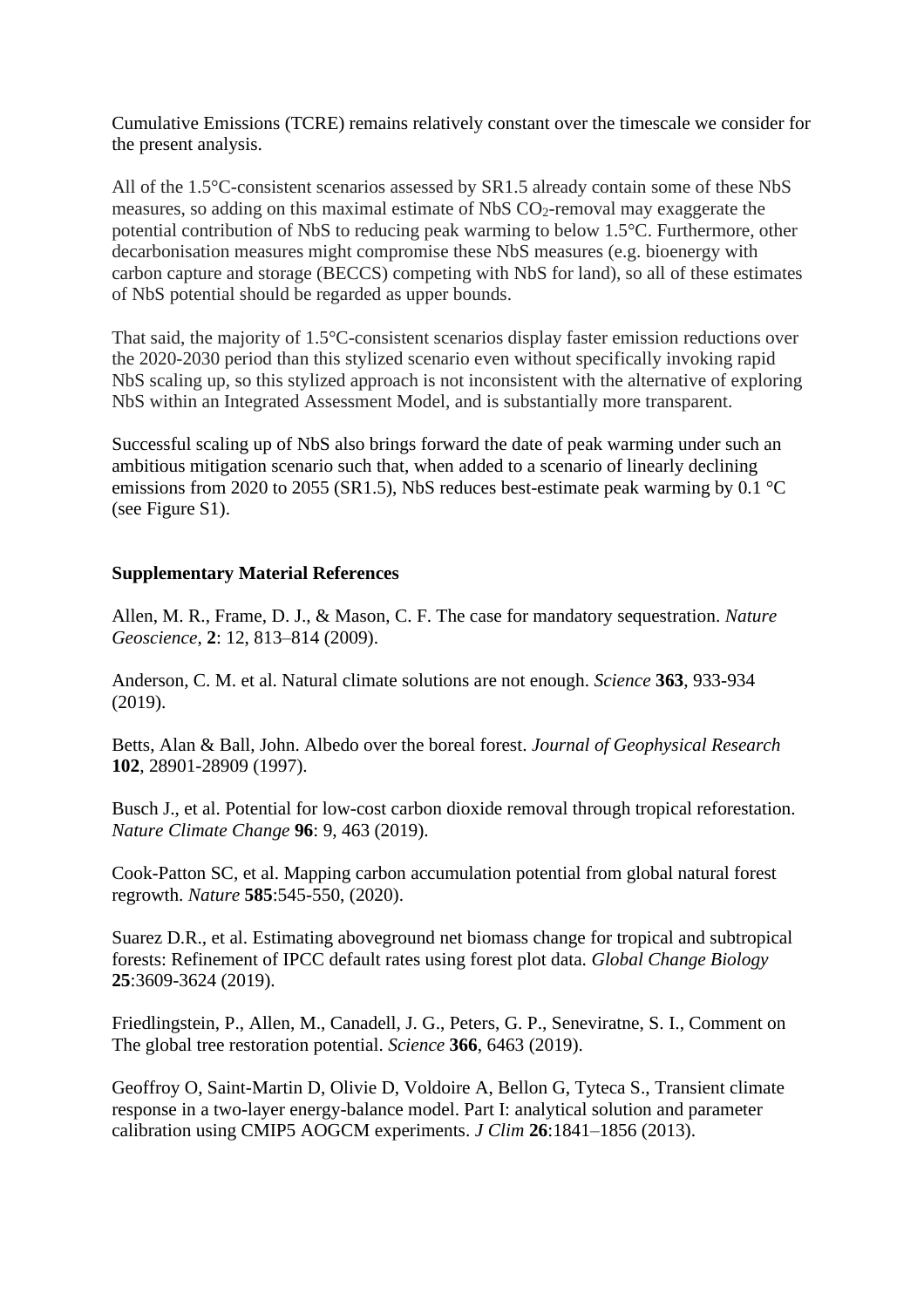Griscom, B.W., et al. Natural climate solutions, *Proceedings of the National Academy of Science* **114**: 11645– 11650 (2017).

Griscom, B. W., et al. National mitigation potential from natural climate solutions in the tropics, *Philosophical Transactions of the Royal Society* **375**: 1794, 0962-8436 (2020).

Holl, K. D., & Brancalion, P. H. S. Tree planting is not a simple solution. *Science* **368**, 580– 581 (2020).

Howard, J., McLeod, E., Thomas, S., Eastwood, E., Fox, M., Wenzel, L., & Pidgeon, E. The potential to integrate blue carbon into MPA design and management. *Aquatic Conservation: Marine and Freshwater Ecosystems*, **27**: S1, 100–115 (2017).

Huppmann, Daniel, Joeri Rogelj, Elmar Kriegler, Volker Krey, and Keywan Riahi. 'A New Scenario Resource for Integrated 1.5 °C Research'. *Nature Climate Change*, **8**, 1027-1030 (2018).

Jenkins, S., Millar, R.J., Leach, N., Allen, M.R. Framing climate goals in terms of cumulative CO2-forcing-equivalent emissions, *Geophysical [Research Letters](https://agupubs.onlinelibrary.wiley.com/journal/19448007)*, **45**:6, 2795-2804 (2018).

Lewis, S. L., Mitchard, E. T. A., Prentice, C., Maslin, M., Poulter, B., Comment on the global tree restoration potential. *Science,* **366**, 6463 (2019).

Millar, R.J. et al., Emission budgets and pathways consistent with limiting warming to 1.5°C. *Nature Geoscience* **10**:10, 741–747, (2017).

Myhre, G. et al., Anthropogenic and natural radiative forcing. In: Climate Change 2013: The Physical Science Basis. Contribution of Working Group I to the Fifth Assessment Report of the Intergovernmental Panel on Climate Change [Stocker, T.F., D. Qin, G.-K. Plattner, M. Tignor, S.K. Allen, J. Boschung, A. Nauels, Y. Xia, V. Bex, and P.M. Midgley (eds.)]. Cambridge University Press, Cambridge, United Kingdom and New York, NY, USA, pp. 658–740 (2013).

Roe S., et al. Contribution of the land sector to a 1.5 °C world. *Nature Climate Change* **9**, 817-828, (2019).

Siikamäki J., et al. Global economic potential for reducing carbon dioxide emissions from mangrove loss. *Proc Natl Acad Sci U S A* **109**: 36, 14369–74 (2012).

Smith, P., et al. Which practices co-deliver food security, climate change mitigation and adaptation, and combat land-degradation and desertification? *Global Change Biology*, **26**:3, 1532-1575, (2020).

Tuomisto, H. L., M. Joost Teixeira de Mattos, Environmental Impacts of Cultured Meat Production. Environmental Science and Technology **45**, 6117–6123 (2011).

#### **Further reading**

Aldrige et al., 2018 https://academic.oup.com/bioscience/article/68/5/336/4966810 WWF, 2020a. Nature-based solutions for climate change.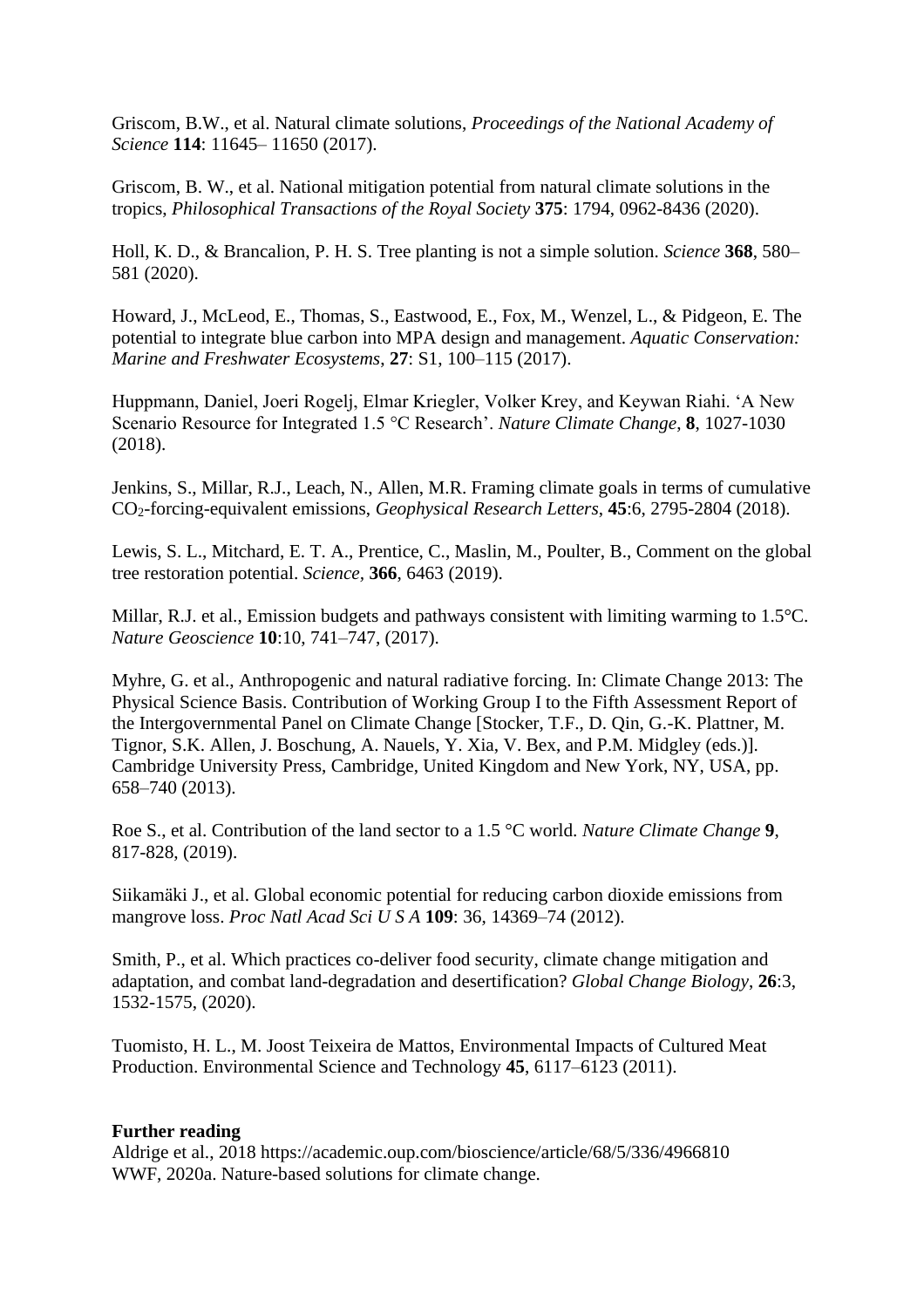Aldy, Joseph E., Alan J. Krupnick, Richard G. Newell, Ian W. H. Parry, and William A. Pizer. Designing Climate Mitigation Policy, *Journal of Economic Literature*, **48**: 4, 903-34 2010.

Assis, L. F. F. G.; Ferreira, K. R.; Vinhas, L.; Maurano, L.; Almeida, C.; Carvalho, A.; Rodrigues, J.; Maciel, A.; Camargo, C. TerraBrasilis: A Spatial Data Analytics Infrastructure for Large-Scale Thematic Mapping. *ISPRS International Journal of Geo-Information*, **8**, 513 (2019).

Avitabile, V., et al. An integrated pan-tropical biomass map using multiple reference datasets. *Global Change Biology***, 22**: 4, 1406-1420 (2016).

Bertram, M., Barrow, E., Blackwood, K., Rizvi, A.R., Reid, H., von Scheliha-Dawid, S., Making ecosystem-based adaptation effective: a framework for defining qualification criteria and quality standards (No. 46), Technical paper developed for UNFCCC- SBSTA. Friends of Ecosystem-based Adaptation (FEBA) (2017).

Barbier et al., Adopt a carbon tax to protect tropical forests. *[Nature](https://www.researchgate.net/journal/0028-0836_Nature)*, **578**: 7794, 213-216 (2020).

Buchner, B.K., Trabacchi, C., Mazza, F., Abramskiehn, D. and Wang, D. Global Landscape of Climate Finance, *Climate Policy Initiative* (2015).

Carney, M., Taskforce on Scaling Voluntary Carbon Market (2020).

Chazdon, R. L., et al. When is a forest a forest? Forest concepts and definitions in the era of forest and landscape restoration. *Ambio,* **45**: 5, 538-550 (2016).

Committee on Climate Change. Land use: Policies for a Net Zero UK (2020).

Cohen-Shacham, E., Andrade, A., Dalton, J., Dudley, N., Jones, M., Kumar, C., Maginnis, S., Maynard, S., Nelson, C.R., Renaud, F.G., Welling, R., Walters, G., Core principles for successfully implementing and upscaling Nature-based Solutions. *Environ. Sci. Policy* **98**, 20–29 (2019).

Smith, P., et al. Which practices co-deliver food security, climate change mitigation and adaptation, and combat land degradation and desertification? *Glob. Change Biol.* **26**, 1532– 1575 (2020).

Griscom, B.W., et al. We need both natural and energy solutions to stabilize our climate. *Global Change Biology* **25**: 6 (2019).

Hansen, M.C., et al. High-resolution global maps of 21st-century forest cover change. *Science* **342**, 850–853 (2013).

IUCN, 2020. Guidance for using the IUCN Global Standard for Nature-based Solutions: first edition.